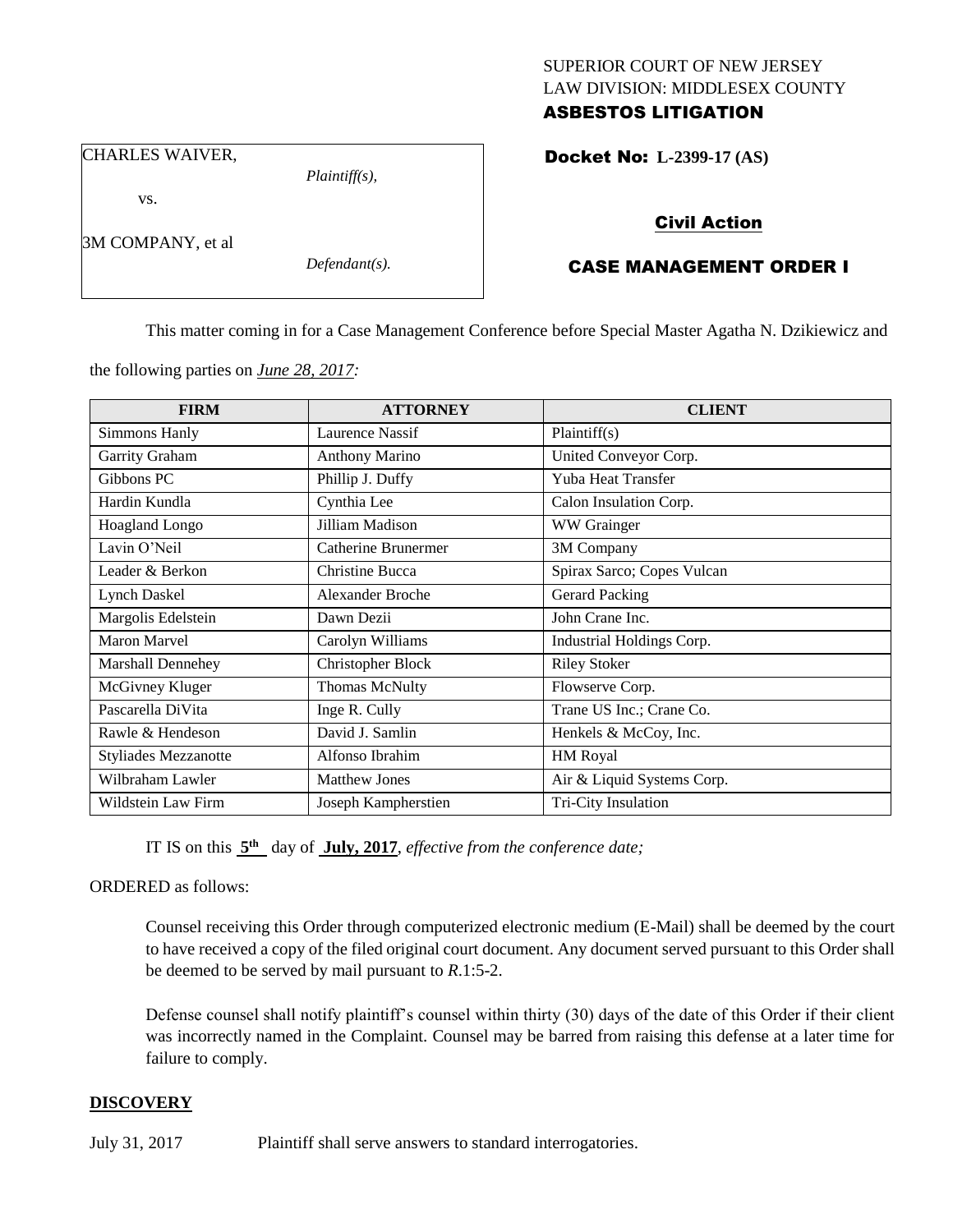| August 31, 2017   | Plaintiff shall serve answers to wrongful death interrogatories by this date.                                                                                                                               |
|-------------------|-------------------------------------------------------------------------------------------------------------------------------------------------------------------------------------------------------------|
| August 11, 2017   | Defendants shall serve answers to standard interrogatories by this date.                                                                                                                                    |
| July 31, 2017     | Plaintiff shall propound supplemental interrogatories and document requests by this date.                                                                                                                   |
| September 8, 2017 | Defendants shall serve answers to supplemental interrogatories and document requests by this<br>date.                                                                                                       |
| August 11, 2017   | Defendants shall propound supplemental interrogatories and document requests by this date.                                                                                                                  |
| September 8, 2017 | Plaintiff shall serve answers to supplemental interrogatories and document requests by this<br>date.                                                                                                        |
| November 10, 2017 | Fact discovery, including depositions, shall be completed by this date. Plaintiff's counsel shall<br>contact the Special Master within one week of this deadline if all fact discovery is not<br>completed. |
| January 31, 2018  | Depositions of corporate representatives shall be completed by this date.                                                                                                                                   |

### **EARLY SETTLEMENT**

December 15, 2017 Settlement demands shall be served on all counsel and the Special Master by this date.

# **SUMMARY JUDGMENT MOTION PRACTICE**

- February 16, 2018 Plaintiff's counsel shall advise, in writing, of intent not to oppose motions by this date.
- March 1, 2018 *(Thurs.)* Summary judgment motions shall be filed no later than this date.

March 29, 2018 *(Thurs.)* Last return date for summary judgment motions.

#### **MEDICAL DEFENSE**

| July 31, 2017   | Plaintiff shall serve executed medical authorizations (along with answers to interrogatories)<br>by this date.                                                                                                                                           |
|-----------------|----------------------------------------------------------------------------------------------------------------------------------------------------------------------------------------------------------------------------------------------------------|
| August 18, 2017 | Plaintiff shall serve a diagnostic medical report and any medical records in plaintiff's<br>possession by this date.                                                                                                                                     |
| March 30, 2018  | Plaintiff shall serve medical expert reports by this date.                                                                                                                                                                                               |
| March 30, 2018  | Upon request by defense counsel, plaintiff is to arrange for the transfer of pathology specimens<br>and x-rays, if any, by this date.                                                                                                                    |
| May 31, 2018    | Defendants shall identify its medical experts and serve medical reports, if any, by this date. In<br>addition, defendants shall notify plaintiff's counsel (as well as all counsel of record) of a<br>joinder in an expert medical defense by this date. |

 $\_$  ,  $\_$  ,  $\_$  ,  $\_$  ,  $\_$  ,  $\_$  ,  $\_$  ,  $\_$  ,  $\_$  ,  $\_$  ,  $\_$  ,  $\_$  ,  $\_$  ,  $\_$  ,  $\_$  ,  $\_$  ,  $\_$  ,  $\_$  ,  $\_$  ,  $\_$  ,  $\_$  ,  $\_$  ,  $\_$  ,  $\_$  ,  $\_$  ,  $\_$  ,  $\_$  ,  $\_$  ,  $\_$  ,  $\_$  ,  $\_$  ,  $\_$  ,  $\_$  ,  $\_$  ,  $\_$  ,  $\_$  ,  $\_$  ,